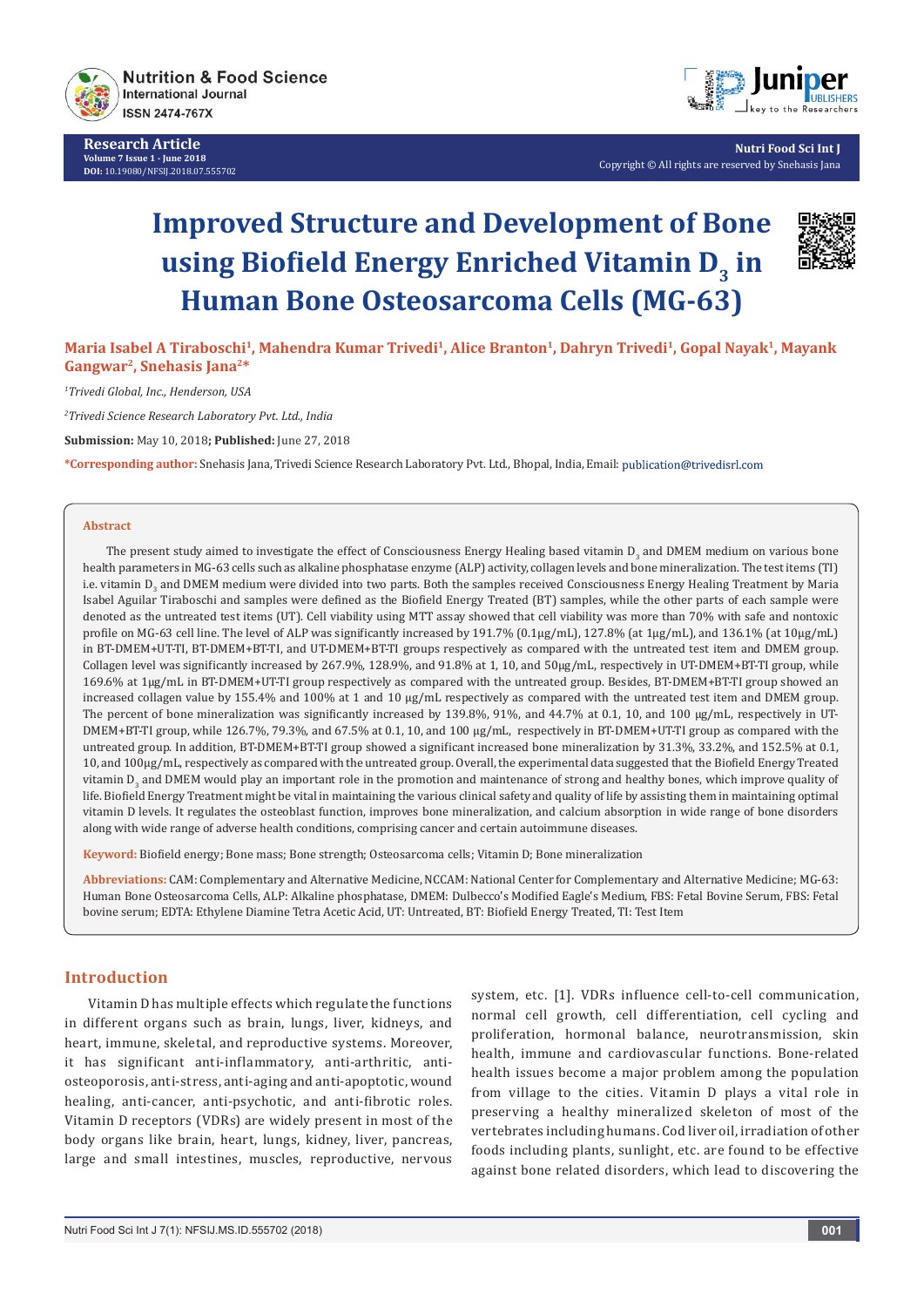active principle- vitamin D [1]. The role of vitamin D has been well defined not only for improving the bone mineralization but also with increased bone resorption, aging, inflammation and overall quality of life. Vitamin  $D_3$  is synthesized in the skin by sunlight and once formed it sequentially metabolized in the liver and kidney to 1,25-dihydroxyvitamin D (calcitriol, the vitamin D hormone) [2]. Calcitriol play an important role in maintaining the normal level of calcium and phosphorus, promotes bone mineralization, induce or repress the genes responsible for conserving the mineral homeostasis and skeletal integrity, and inhibit hypertension, kidney damage, cardiovascular and immune disorders (such as Lupus, Addison Disease, Graves' Disease, Hashimoto Thyroiditis, Multiple Sclerosis, Myasthenia Gravis, Anemia, Sjogren Syndrome, Systemic Lupus Erythematosus, Diabetes, Alopecia Areata, Fibromyalgia, Vitiligo, Psoriasis, Scleroderma, Chronic Fatigue Syndrome and Vasculitis), and the secondary hyperparathyroidism [3]. Vitamin D insufficiency and deficiency is the major health problem, which causes metabolic bone disease in the young and elderly populations [4]. Fortified foods have a variable amount of vitamin D and most of the foods do not contain vitamin D, which can be fulfilled using some supplements. In order to avoid the bone related disorders such as osteomalacia, exacerbate osteoporosis, hyperparathyroidism, immune disorders, etc. calcium 1000- 1500mg/day along with vitamin D supplement around 400IU/ day is very important for maintaining the good bone health [5].

Various in vitro studies have readily demonstrated the role of bone health using cell lines and its resorbing effects using three important key biomarkers, such as alkaline phosphatase (ALP), collagen and calcium. MG-63 cell line derived from juxtacortical osteosarcoma, which represents an immature osteoblast phenotype and undergoes temporal development in long term culture. The response of MG-63 cells to 1,25-dihydroxyvitamin  $D_3$  (1,25(OH)2 $D_3$ ) administration has been studied to be similar to normal human osteoblast cells [6]. Hence, MG-63 cell line is widely used for studying the potential of any test compounds to improve the bone health [7]. The formation of new bone involves a complex series of events including the proliferation and differentiation of osteoblasts, and eventually the formation of a mineralized extracellular matrix. ALP is a phenotypic marker for the early differentiation and maturation of osteoblasts. ALP increases the local concentration of inorganic phosphate for bone mineralization and hence is an important marker for osteogenic activity [8]. Similarly, active osteoblasts synthesize and extrude collagen, which plays an important role in the formation of bone extracellular matrix by providing strength and flexibility. Collagen fibrils formed an array of an organic matrix known as Osteoid [9]. Likewise, calcium phosphate is deposited in the Osteoid and gets mineralized (combination of calcium phosphate and hydroxyapatite) and provides rigidity

to the bone [10]. Thus, these parameters are very essential in order to study the bone health in cell lines. Authors evaluated the in vitro effect of the Biofield Energy Treated vitamin  ${\mathsf D}_3$  as a test item, a Complementary and Alternative Medicine (CAM) on bone health using MG-63 cell line for major biomarkers.

Within the burgeoning ground of CAM therapies, Biofield Energy Treatment or energy medicine is emerging with significant benefits in various scientific fields. The effects of the CAM therapies have great potential, which include external qigong, Johrei, Reiki, therapeutic touch, yoga, Qi Gong, polarity therapy, Tai Chi, pranic healing, deep breathing, chiropractic/ osteopathic manipulation, guided imagery, meditation, massage, homeopathy, hypnotherapy, progressive relaxation, acupressure, acupuncture, special diets, relaxation techniques, Rolfing structural integration, healing touch, movement therapy, pilates, mindfulness, Ayurvedic medicine, traditional Chinese herbs and medicines in biological systems both *in vitro*  and *in vivo* [11]. Biofield Energy Healing Treatment (The Trivedi Effect®) contains a putative bio energy, which is channeled by a renowned practitioner from a distance. Biofield Energy Healing as a CAM showed a significant results in biological studies [12]. However, the National Center for Complementary and Alternative Medicine (NCCAM), well-defined Biofield therapies in the subcategory of Energy Therapies [13]. The Trivedi Effect®- Consciousness Energy Healing Treatment has been reported with significant revolution in the physicochemical properties of metals, chemicals, ceramics and polymers [14- 16], improved agricultural crop yield, productivity, and quality [17,18], transformed antimicrobial characteristics [19-21], biotechnology [22-23], improved bioavailability [24-26], skin health [27,28], nutraceuticals [29,30], cancer research [31,32], and human health and wellness.

Based on the significant outcomes of Biofield Energy Treatment and vital role of vitamin  $D_{\overline{3}}$  on bone health, authors sought to evaluate the impact of the Biofield Energy Treatment (The Trivedi Effect®) on vitamin  $D_3$  as test sample for bone health activity with respect to the assessment of different bone health parameters like ALP, collagen content, and bone mineralization using standard in vitro assays in MG-63 cells.

# **Material and Methods**

# **Chemicals and Reagents**

Rutin hydrate was purchased from TCI, Japan, while vitamin  $D_3$  (denoted as test item) and L-ascorbic acid were obtained from Sigma-Aldrich, USA. Fetal bovine serum (FBS) and Dulbecco's Modified Eagle's Medium (DMEM) were purchased from Life Technology, USA. Antibiotics solution (penicillinstreptomycin) was procured from HiMedia, India, while 3-(4, 5-dimethyl-2-thiazolyl)-2, 5-diphenyl-2H-tetrazolium) (MTT), Direct Red 80, and ethylene diamine tetra acetic acid (EDTA) were purchased from Sigma, USA. All the other chemicals used in this experiment were analytical grade procured from India.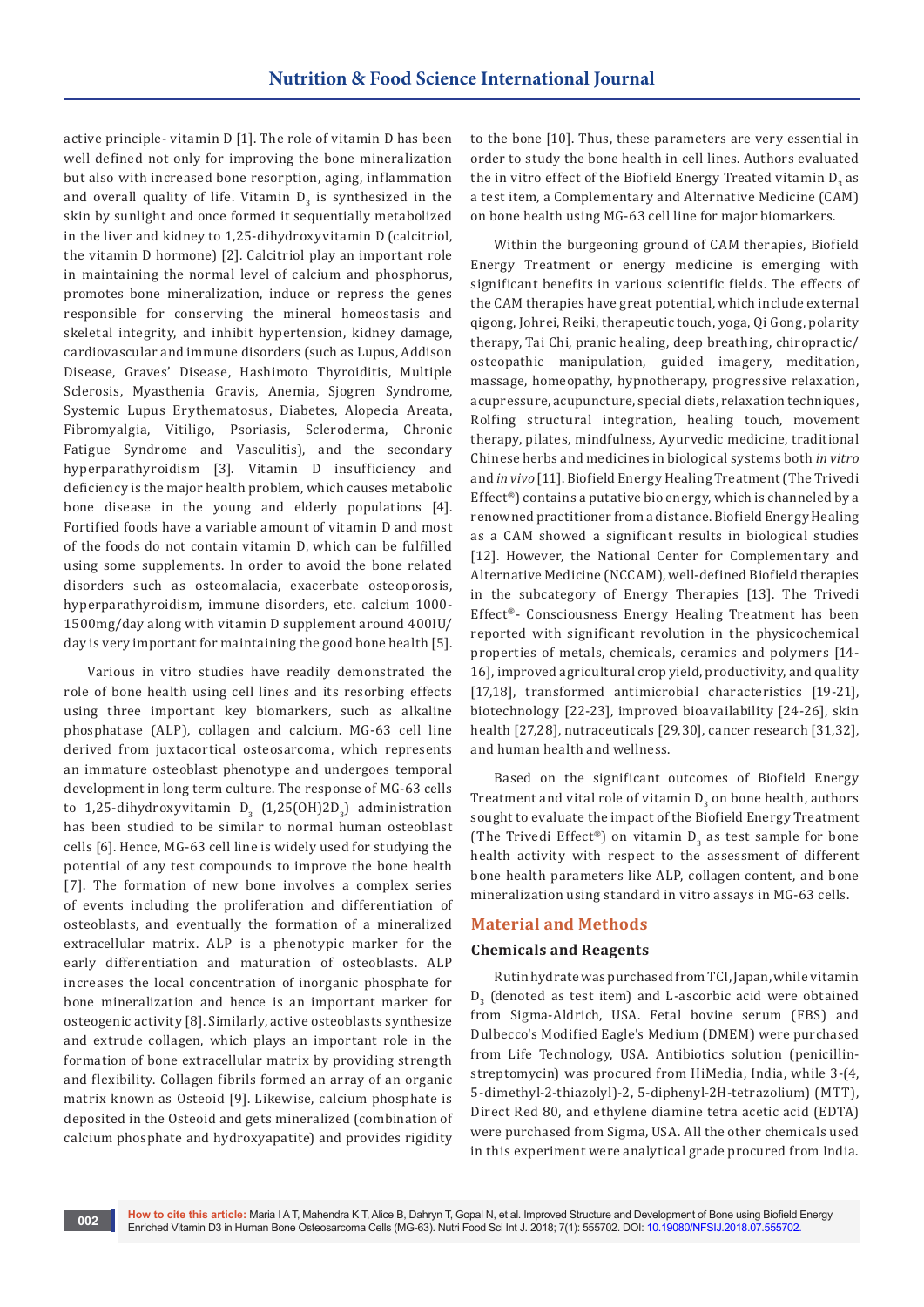# **Cell culture**

Human bone osteosarcoma cell line -MG-63 was used as test system in the present study. The MG-63 cell line was maintained in DMEM growth medium for routine culture supplemented with 10% FBS. Growth conditions were maintained at 37°C, 5%CO2 and 95% humidity and sub cultured by trypsinisation followed by splitting the cell suspension into fresh flasks and supplementing with fresh cell growth medium. Three days before the start of the experiment (i.e., day -3), the growth medium of near-confluent cells was replaced with fresh phenol-free DMEM, supplemented with 10% charcoal dextran stripped FBS (CD-FBS) and 1% penicillin-streptomycin [33].

#### **Experimental design**

The experimental groups consisted of cells in baseline control, vehicle control groups (0.05% DMSO with Biofield Energy Treated and untreated DMEM), positive control group (rutin hydrate) and experimental test groups. The experimental groups included the combination of the Biofield Energy Treated and untreated vitamin  $D_{3}/D$ MEM. It consisted of four major treatment groups on specified cells with Untreated-DMEM + Untreated-Test item (UT-TI), UT-DMEM + Biofield Energy Treated test item (BT-TI), BT-DMEM + UT-TI, and BT-DMEM + BT-TI.

# **Consciousness energy healing treatment strategies**

The test item and DMEM were divided into two parts. One part each of the test item and DMEM was treated with the Biofield Energy by a renowned Biofield Energy Healer (also known as The Trivedi Effect®) and coded as the Biofield Energy Treated item, while the second part did not receive any sort of treatment. This Biofield Energy Healing Treatment was provided by Maria Isabel Aguilar Tiraboschi remotely for  $\sim$  5 minutes. Biofield Energy Healer was remotely located in the Uruguay, while the test samples were located in the research laboratory of Dabur Research Foundation, New Delhi, India. This Biofield Energy Treatment was administered for 5minutes through the Healer's unique Energy Transmission process remotely to the test samples under laboratory conditions. Maria Isabel Aguilar Tiraboschi in this study never visited the laboratory in person, nor had any contact with the test item and medium. Further, the control group was treated with a sham healer for comparative purposes. The sham healer did not have any knowledge about the Biofield Energy Treatment. After that, the Biofield Energy Treated and untreated samples were kept in similar sealed conditions for experimental study.

#### **Determination of non-cytotoxic concentration**

The cell viability was performed by MTT assay in human bone osteosarcoma cell line (MG-63). The cells were counted and plated in 96-well plates at the density corresponding to 5  $\rm x$  10<sup>3</sup> to 10  $\rm x$  10<sup>3</sup> cells/well/180 $\rm \mu L$  of cell growth medium. The above cells were incubated overnight under growth conditions and allowed the cell recovery and exponential growth, which were subjected to serum stripping or starvation. The

cells were treated with the test item, DMEM, and positive control at various low to high concentrations. The untreated cells were served as baseline control. The cells in the above plate(s) were incubated for a time point ranging from 24 to 72 hours in  $CO_2$  incubator at 37°C, 5% CO2, and 95% humidity. Following incubation, the plates were taken out and 20µL of 5mg/mL of MTT solution were added to all the wells followed by additional incubation for 3 hours at 37°C. The supernatant was aspirated and 150µL of DMSO was added to each well to dissolve formazan crystals. The absorbance of each well was read at 540nm using Synergy HT microplate reader, BioTek, USA [34]. The percentage cytotoxicity at each tested concentrations of the test substance were calculated using the following equation (1):

% Cytotoxicity =  $(1-X/R)^*100$  -----------------------------  $(1)$ 

Where,  $X = Absorbance$  of treated cells;  $R = Absorbance$  of untreated cells

The percentage cell viability corresponding to each treatment was obtained using the following equation (2):

% Cell Viability = 100 - % Cytotoxicity ----------------------- (2)

The concentrations exhibiting ≥70% cell viability was considered as non-cytotoxic.

#### **Assessment of alkaline phosphatase (ALP) activity**

The cells were counted using an hemocytometer and plated in a 24-well plate at the density corresponding 1 x 104cells/well in phenol-free DMEM supplemented with 10% CD-FBS. Following respective treatments, the cells in the above plate were incubated for 48 hours in  $\mathfrak{CO}_{2}$  incubator at 37 $^{\circ}$ C, 5% CO<sub>2</sub>, and 95% humidity. After 48 hours of incubation, the plate was taken out and processed for the measurement of ALP enzyme activity. The cells were washed with 1X PBS and lysed by freeze-thaw method i.e., incubation at -80°C for 20minutes followed by incubation at 37°C for 10 minutes. To the lysed cells, 50µL of substrate solution i.e., 5mM of *p*-nitrophenyl phosphate (*p*NPP) in 1M diethanolamine and 0.24mM magnesium chloride (MgCl2) solution (pH 10.4) was added to all the wells followed by incubation for 1 hour at 37°C. The absorbance of the above solution was read at 405nm using Synergy HT micro plate reader (Biotek, USA). The absorbance values obtained were normalized with substrate blank (*p*NPP solution alone) absorbance values [33]. The percentage increase in ALP enzyme activity with respect to the untreated cells (baseline group) was calculated using equation (3):

% Increase =  $[(X-R)/R]^*100$  -------------------------- (3)

Where,  $X =$  Absorbance of cells corresponding to positive control and test groups

R = Absorbance of cells corresponding to baseline group (untreated cells)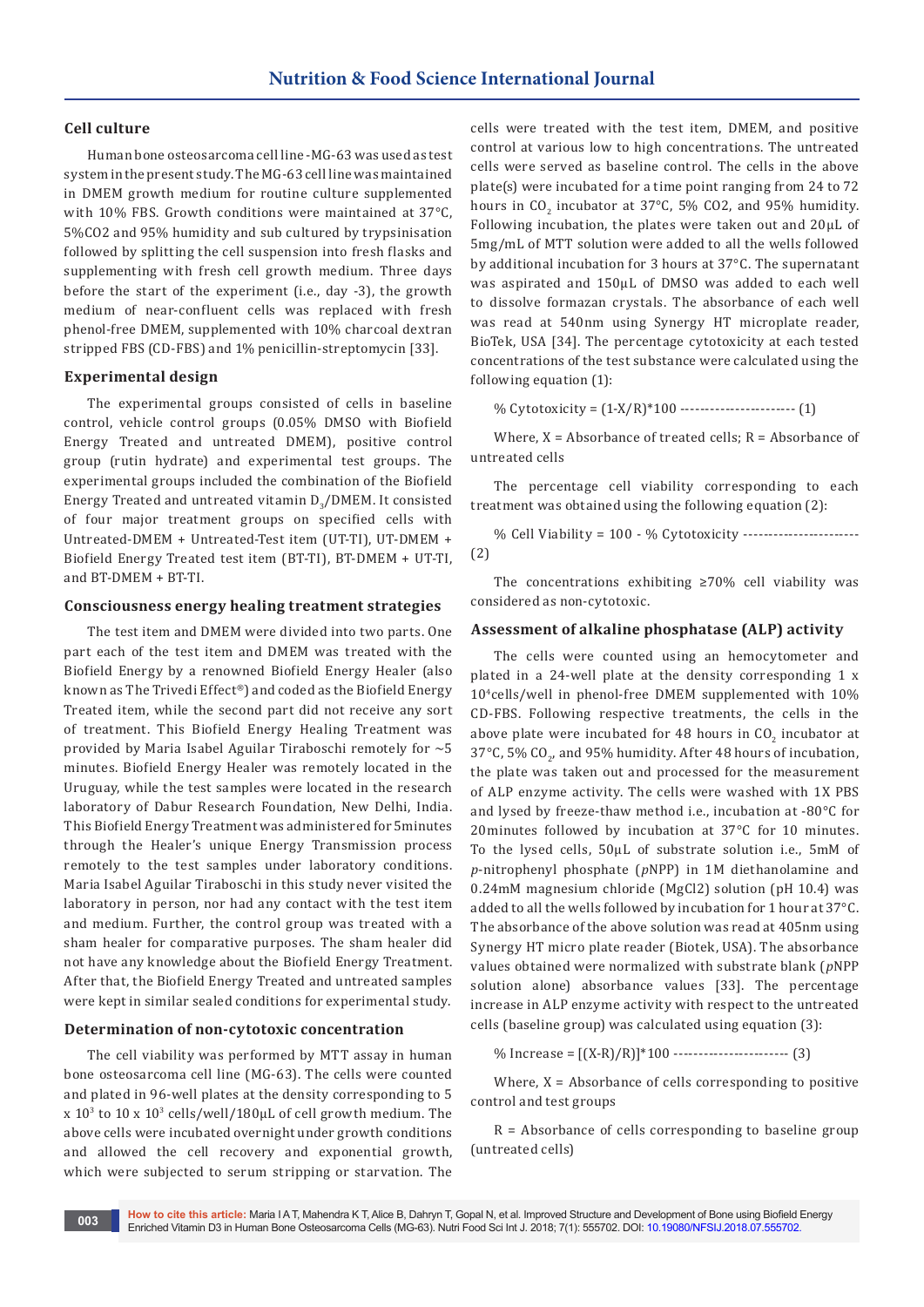# **Assessment of collagen synthesis**

The MG-63 cells were counted using an hemocytometer and plated in 24-well plate at the density corresponding to 10 x 103 cells/well in phenol-free DMEM supplemented with 10% CD-FBS. Following respective treatments, the cells in the above plate were incubated for 48 hours in  $CO_2$  incubator at 37 °C, 5%CO2, and 95% humidity. After 48 hours of incubation, the plate was taken out and the amount of collagen accumulated in MG-63 cells corresponding to each treatment was measured by Direct Sirius red dye binding assay. In brief, the cell layers were washed with PBS and fixed in Bouin's solution (5% acetic acid, 9% formaldehyde and 0.9% picric acid) for 1hours at room temperature (RT). After 1 hour of incubation, the above wells were washed with milliQ water and air dried. The cells were then stained with Sirius red dye solution for 1 hour at RT followed by washing in 0.01 N HCl to remove unbound dye. The collagen dye complex obtained in the above step was dissolved in 0.1 N NaOH and absorbance was read at 540nm using Biotek Synergy HT microplate reader. The level of collagen was extrapolated using standard curve obtained from purified Calf Collagen Bornstein and Traub Type I (Sigma Type III) [33]. The percentage increase in collagen level with respect to the untreated cells (baseline group) was calculated using equation (4):

% Increase =  $[(X-R)/R]^*100$  --------------------------- (4)

Where,  $X = Collagen$  levels in cells corresponding to positive control and test groups

R = Collagen levels in cells corresponding to baseline group (untreated cells)

# **Assessment of bone mineralization by alizarin red S staining**

The MG-63 cells were counted using an hemocytometer and plated in 24-well plate at the density corresponding to 10 x 103 cells/well in phenol free DMEM supplemented with 10% CD-FBS. Following respective treatments, the cells in the above plate were incubated for 48 hours in CO<sub>2</sub> incubator at 37°C, 5% CO<sub>2</sub>, and 95% humidity to allow cell recovery and exponential growth. Following overnight incubation, the above cells will be subjected to serum stripping for 24 hours. The cells will be then be treated with non-cytotoxic concentrations of the test samples and positive control. After 3-7 days of incubation with the test samples and positive control, the plates were taken out cell layers and processed further for staining with Alizarin Red S dye. The cells were fixed in 70% ethanol for 1 hour, after which Alizarin Red solution (40µm; pH 4.2) was added to the samples for 20 minutes with shaking. The cells were washed with distilled water to remove unbound dye. For quantitative analysis by absorbance evaluation, nodules were solubilized with 10% cetylpyridinium chloride for 15 minutes with shaking. Absorbance was measured at 562 nm using Biotek Synergy HT microplate reader [33]. The percentage increase in bone mineralization with respect to the untreated cells (baseline group) was calculated using the following equation (5):

% Increase =  $[(X-R)/R]^*100$  -------------------------- (5)

Where,  $X = Absorbane$  in cells corresponding to positive control or test groups;

R = Absorbance in cells corresponding to baseline (untreated) group.

#### **Statistical analysis**

All the values in terms of absorbance (n=3) were calculated and respective parameters were represented as percentage of respective parameters. For multiple group comparison, oneway analysis of variance (ANOVA) was used followed by posthoc analysis by Dunnett's test. Statistically significant values were set at the level of p≤0.05.



**How to cite this article:** Maria I A T, Mahendra K T, Alice B, Dahryn T, Gopal N, et al. Improved Structure and Development of Bone using Biofield Energy Enriched Vitamin D3 in Human Bone Osteosarcoma Cells (MG-63). Nutri Food Sci Int J. 2018; 7(1): 555702. DOI: [10.19080/NFSIJ.2018.07.555702.](http://dx.doi.org/10.19080/NFSIJ.2018.07.555702) **<sup>004</sup>**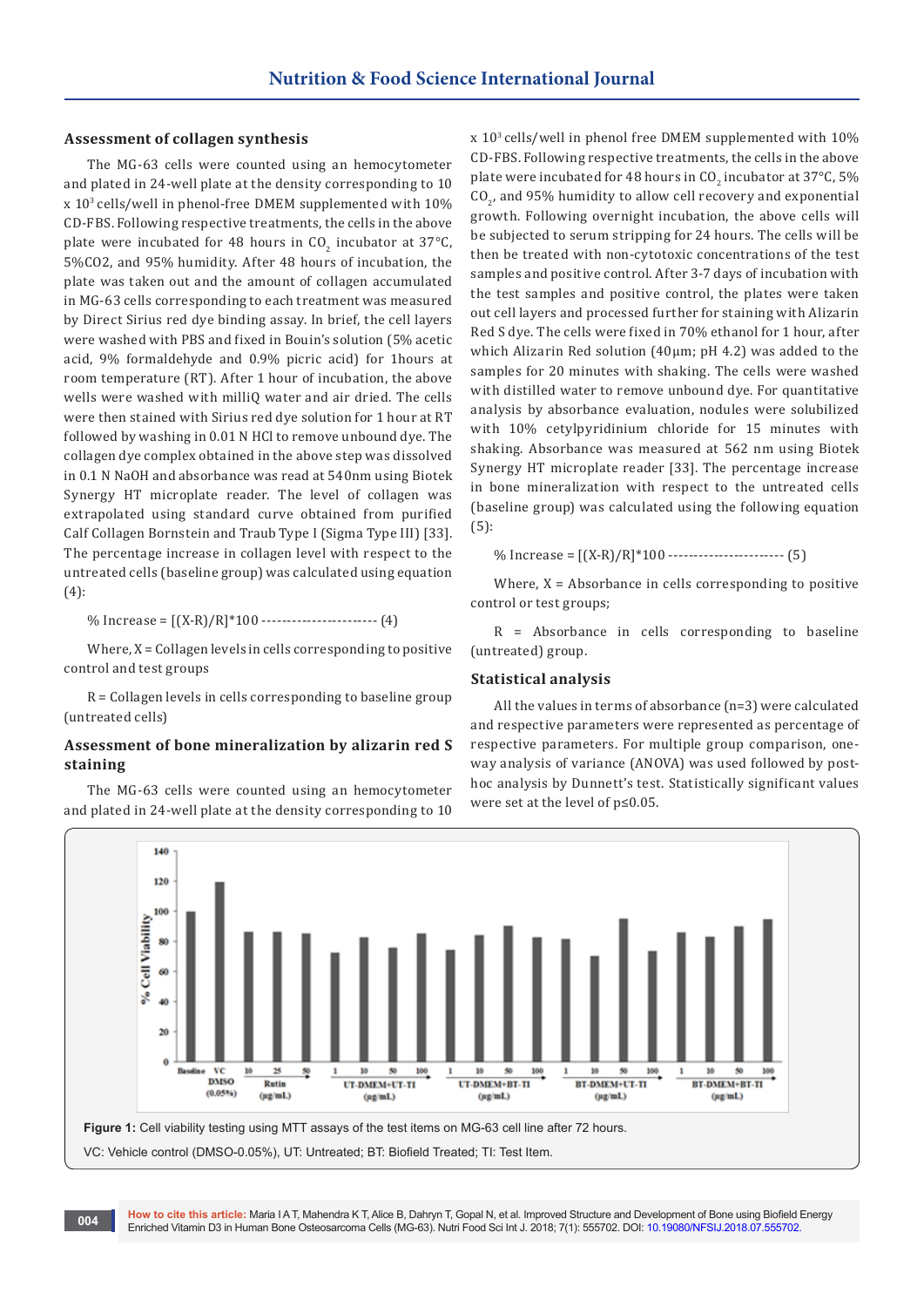# **Results and Discussion**

# **Cell viability study using MTT**

The cell viability data was presented in terms of percentage using MTT assay to test the cell viability of the Biofield Energy Treated test samples (vitamin  $D_3$  and DMEM medium) in MG-63 cells. The data in term of percentage values are presented in Figure 1. The percentage of cell viability in different tested groups showed significant improved cell viability. The results showed that both the test samples in combination at tested concentration ranges were found to have significant cell viability with more than 70%. Overall, the experimental data of MTT showed that the test items were found safe up to maximum of  $100\mu$ g/mL against the tested MG-63cells. Thus, different concentrations i.e. safe concentrations are used to study the bone health parameters such as on the levels of alkaline phosphatase (ALP) activity, collagen synthesis, and bone mineralization in MG-63 cells.

#### **Alkaline phosphatase (ALP) enzyme activity**

The level of ALP was calculated in various test systems. The experimental data of ALP activity showed significant alterations in the Biofield Energy Treated test item and DMEM at various concentrations on MG-63 cell line were presented in Figure 2. The percentage of ALP was calculated and presented with respect to untreated groups. The positive control, rutin

showed a significant increased value of ALP by 30.02%, 34.31%, and 51.47% at 0.001, 0.01, and 0.1µg/mL with respect to the untreated cells. The experimental test group's viz. untreated medium and Biofield Treated Test item (UT-DMEM+BT-TI) showed a significant increase in the ALP level by 136.1% at 10 µg/mL, while 191.7% increased ALP at 0.1µg/mL in BT-DMEM+UT-TI group with respect to untreated group. Biofield Energy Treated medium and Biofield Energy Treated Test item (BT-DMEM+BT-TI) showed a significant increased ALP level by 127.8% at 1µg/mL as compared with the untreated test item and DMEM group. The scientific literature suggested that the ALP enzyme activity alteration results in serious bone health diseases such as post-menopausal women, osteoporosis, bone cancers, Paget's disease of bone, healing fracture, bone growth, acromegaly, myelofibrosis, osteogenic sarcoma, or bone metastases, leukemia, and rarely myeloma. The decreased level of ALP can be overcome using some nutraceutical supplements or vitamin  $D<sub>2</sub>$ , calcium, etc. [35-38]. The experimental data concluded that the Biofield Energy Healing Treatment in the test samples showed a significant improved level of the ALP, which could be the best supplementation to treat various bone and age related diseases such as osteoporosis [36]. In conclusion, the experimental data proposed that The Trivedi Effect®-Energy of Consciousness Healing based vit  $D_3$  and DMEM could be used to improve the ALP concentration in many bone disorders.



#### **Assessment of collagen synthesis**

Collagen level in term of percentage was calculated in all the test samples i.e. Biofield Energy Treated vit  $\mathtt{D}_3$  and  $\mathtt{DMEM}$ were estimated among various safe tested concentrations. The collagen data are presented as % values with respect to the untreated cells in Figure 3. The rutin hydrate showed a significant increased value of collagen by 63.44%, 63.83%, and 79.45% at 0.01, 0.1, and 1µg/mL, respectively. Besides, the experimental test groups such as UT-DMEM+BT-TI showed a significant increased collagen level by 267.9%, 128.9%,

and 91.8% at 1, 10, and 50µg/mL, respectively while BT-DMEM+UT-TI group showed a significant increased collagen level by 169.6% and 56.7% at 1 and 10µg/mL, respectively as compared with the untreated test item and DMEM group. However, BT-DMEM+BT-TI group showed a significant increased collagen level by 155.4% and 100% at 1 and 10µg/ mL, respectively as compared with the untreated test item and DMEM group. Collagen, important constituent of bone health and its architecture. The turnover of the bone matrix is completely affected by the physical activity along with the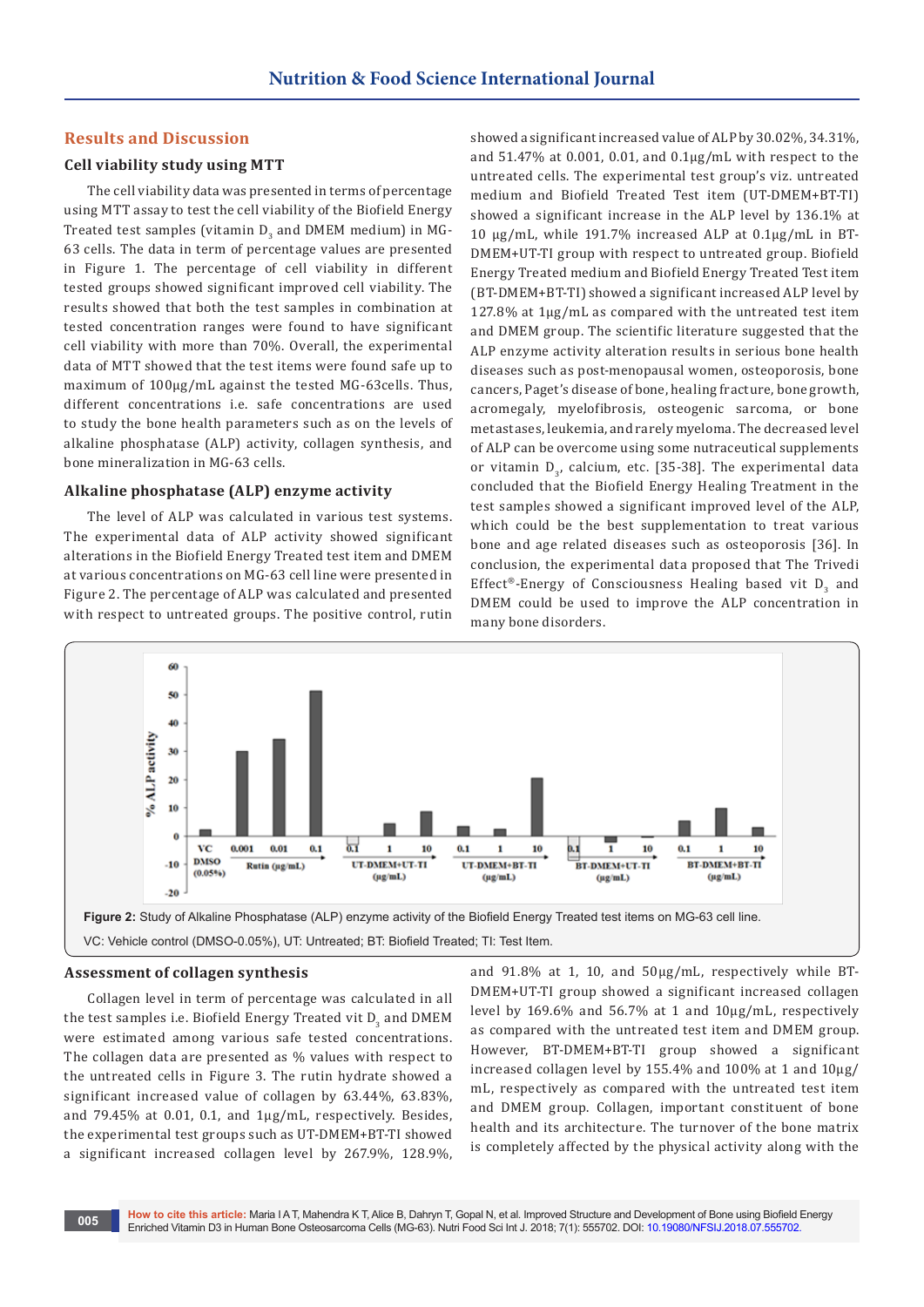collagen synthesis and degradation of the metalloprotease enzymes. Bone mineralization has significant role of collagen type I, which is the most abundant matrix protein [38]. Thus, for strong bone strength and its mechanical properties, structure and microarchitecture are considered as the determinant aspects. However, the level of collagen decreased with age, results in damage and bone deformities. Thus, collagen supplementation along with other nutritional factors is considered as the therapeutic agent to fight against bone diseases in case of osteoarthritis and osteoporosis [39]. The Biofield Energy Treated vit  $D_3$  and DMEM groups showed a significant improved level of collagen compared with the untreated group. Biofield Energy Treated vit  $D_{3}^{\text{}}$  (The Trivedi Effect®) that would improve the collagen level for bone health, which can be used to decrease aging process and bone inflammation.





# **Bone mineralization**

The quality of the bone depends on various set of parameters such as micro- and macro-architecture, bone remodeling rate, microdamage, apoptosis of bone cellular populations, and properties of the bone matrix i.e. crystals size, mineralization, collagen structure, and cross-linking. Bone fracture tendency depends on the quantity of mineralized tissue present in the bone (size and density) represented as the bone mineral density (BMD) and various other factors, grouped together defined as the 'bone quality [40]. Bone mineralization has significant correlation with an important role in the treatment of osteoporosis or other bone diseases. The present study was conducted to check the alteration in percentage of bone

mineralization in Biofield Energy Treated test samples with respect to the untreated test samples. Biofield Energy Treated vit  $D_3$  and DMEM groups showed a significant improved bone mineralization on MG-63 cell line. The results are presented in term of percentage change of bone mineralization among different experimental groups in Figure 4. The positive control, rutin group showed a significant increased value of bone mineralization by 60.89%, 83.68%, and 137.12% at 5, 10, and 25µg/mL, respectively. The experimental data among test group's *viz.* UT-DMEM+BT-TI showed a significant increased bone mineralization by 139.8%, 91%, and 44.7% at 0.1, 10, and 100µg/mL, respectively while BT-DMEM+UT-TI group showed a significantly increased bone mineralization by 126.7%, 79.3%, and 67.5% at 0.1, 10, and 100µg/mL, respectively as compared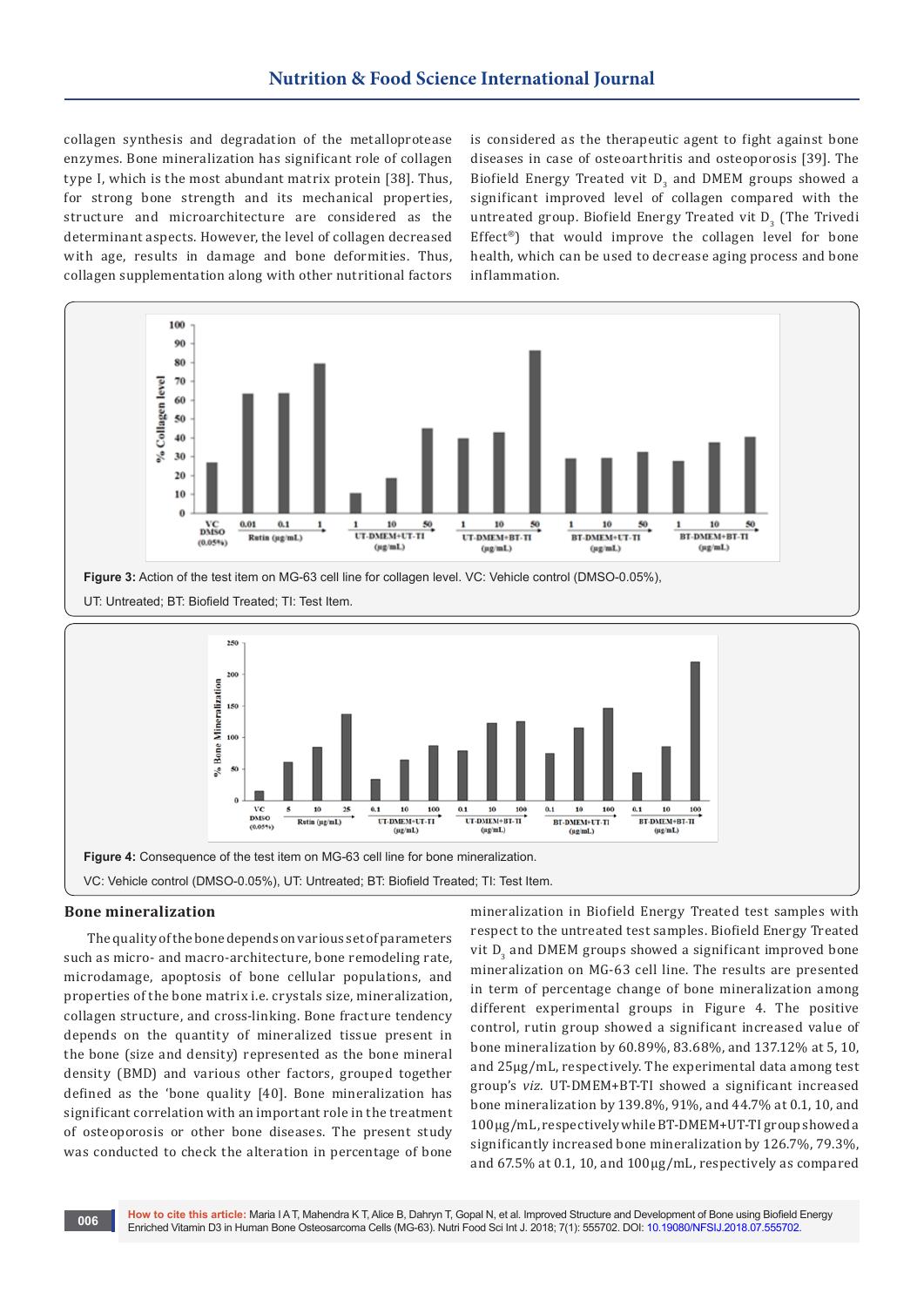with the untreated test item and DMEM group. However, BT-DMEM+BT-TI group showed a significant increased bone mineralization by 31.3%, 33.2%, and 152.5% at 0.1, 10, and 100µg/mL, respectively as compared with the untreated test item and DMEM group. A low value of BMD defines loss in bone mineralization, which results in poor calcium and vitamin  $D<sub>a</sub>$ absorption and leads to various structural abnormalities [41]. The experimental test groups showed that Biofield Energy Healing Treatment significantly improved the rate of bone mineralization compared with the untreated groups.

### **Conclusion**

The cell viability using MTT assay results showed a significant improved viability with more than 70% among the tested groups, which suggested that the test samples are safe and nontoxic. Bone health parameters such as the level of ALP was increased by 136.1% at 10µg/mL in the UT-DMEM+BT-TI, 191.7% at 0.1µg/mL in BT-DMEM+UT-TI, while 127.8% at 1µg/mL in the BT-DMEM+BT-TI group as compared with the untreated test item and DMEM group. The level of collagen was significantly increased by 267.9%, 128.9%, and 91.8% at 1, 10 and 50µg/mL, respectively in the UT-DMEM+BT-TI, while 169.6% and 56.7% at 1 and 10µg/mL, respectively in the BT-DMEM+UT-TI group. In addition, collagen level was increased by 155.4% and 100% at 1 and 10µg/mL, respectively in BT-DMEM+BT-TI group as compared with the untreated test item and DMEM group. Similarly, the bone mineralization percent was significantly increased by 139.8%, 91%, and 44.7% at 0.1, 10 and 100µg/mL, respectively in the UT-DMEM+BT-TI group, while 126.7%, 79.3%, and 67.5% at 0.1, 10, and 100µg/ mL, respectively in the BT-DMEM+UT-TI group as compared with the untreated group. In addition, BT-DMEM+BT-TI group showed a significant increased bone mineralization by 31.3%, 33.2%, and 152.5% at 0.1, 10, and 100µg/mL, respectively as compared with the untreated group. Overall, the Biofield Energy Treated (The Trivedi Effect®) test samples were found to have a significant impact on tested bone health parameters *viz*. collagen, bone mineralization, and ALP, which are very vital to combat the bone disorders. Therefore, the Consciousness Energy Healing based vitamin  $D_3^{\phantom{\dag}}$  might be a suitable alternative nutritional supplement, which could be useful for the management of various bone related disorders *viz*. osteoporosis, Paget's disease of bone, rickets, deformed bones, osteomalacia, bone and/or joint pain, increased frequency of fractures, osteoma, hormonal imbalance, stress, aging, bone loss and fractures, and other bone diseases that are caused by poor nutrition, genetics, or problems with the rate of bone growth or rebuilding. Biofield Energy Treated Vitamin  $D_3$  can be useful as anti-inflammatory, anti-aging, anti-stress, anti-arthritic, anti-osteoporosis, anti-cancer, antiapoptotic, wound healing, anti-psychotic and anti-fibrotic roles. It also influences cell-to-cell communication, normal cell growth, cell differentiation, neurotransmission, cell cycling and proliferation, hormonal balance, skin health, immune

and cardiovascular functions. Besides, it can also be utilized in organ transplants (for example kidney transplants, liver transplants and heart transplants), hormonal imbalance, aging, and various immune related disease conditions such as Ulcerative Colitis, Alzheimer's Disease, Dermatitis, Irritable Bowel Syndrome, Asthma, Hashimoto Thyroiditis, Pernicious Anemia, Sjogren Syndrome, Multiple Sclerosis, Aplastic Anemia, Hepatitis, Diverticulitis, Graves' Disease, Dermatomyositis, Diabetes, Myasthenia Gravis, Parkinson's Disease, Atherosclerosis, Systemic Lupus Erythematosus, stress, etc. with a safe therapeutic index to improve overall health, and quality of life.

# **Acknowledgement**

Authors are grateful to Dabur Research Foundation, Trivedi Global, Inc., Trivedi Science, Trivedi Testimonials, and Trivedi Master Wellness for their support throughout the work.

#### **References**

- 1. [Holick MF \(1996\) Vitamin D and bone health. J Nutr 126\(4 Suppl\):](https://www.ncbi.nlm.nih.gov/pubmed/8642450)  [1159S-1164S.](https://www.ncbi.nlm.nih.gov/pubmed/8642450)
- 2. [van Leeuwen JP, van Driel M, van den Bemd GJ, Pols HA \(2001\)](https://www.ncbi.nlm.nih.gov/pubmed/11693961)  [Vitamin D control of osteoblast function and bone extracellular matrix](https://www.ncbi.nlm.nih.gov/pubmed/11693961)  [mineralization. Crit Rev Eukaryot Gene Expr 11\(1-3\): 199-226.](https://www.ncbi.nlm.nih.gov/pubmed/11693961)
- 3. [Bikle DD \(2012\) Vitamin D and bone. Curr Osteoporos Rep 10\(2\): 151-](https://www.ncbi.nlm.nih.gov/pubmed/22544628/) [159.](https://www.ncbi.nlm.nih.gov/pubmed/22544628/)
- 4. [Lips P \(2001\) Vitamin D deficiency and secondary hyperparathyroidism](https://www.ncbi.nlm.nih.gov/pubmed/11493580)  [in the elderly: consequences for bone loss and fractures and therapeutic](https://www.ncbi.nlm.nih.gov/pubmed/11493580)  [implications. Endocrine Rev 22\(4\): 477-501.](https://www.ncbi.nlm.nih.gov/pubmed/11493580)
- 5. [Hossein-nezhad A, Holick MF \(2013\) Vitamin D for health: A global](https://www.ncbi.nlm.nih.gov/pubmed/23790560)  [perspective. Mayo Clin Proc 88\(7\): 720-755.](https://www.ncbi.nlm.nih.gov/pubmed/23790560)
- 6. [Czekanska EM, Stoddart MJ, Richards RG, Hayes JS \(2012\) In search of](https://www.ncbi.nlm.nih.gov/pubmed/22777949)  an osteoblast cell model for *in vitro* [research. Eur Cell Mater 24: 1-17.](https://www.ncbi.nlm.nih.gov/pubmed/22777949)
- 7. [Luo XH, Liao EY \(2003\) Effects of estriol on the proliferation and](https://www.ncbi.nlm.nih.gov/pubmed/14535635)  [differentiation of human osteoblastic MG-63 cells. Endocrine Res](https://www.ncbi.nlm.nih.gov/pubmed/14535635)  [29\(3\): 343-351.](https://www.ncbi.nlm.nih.gov/pubmed/14535635)
- 8. [Iba K, Takada J, Yamashita T \(2004\) The serum level of bone-specific](https://www.ncbi.nlm.nih.gov/pubmed/15490270)  [alkaline phosphatase activity is associated with aortic calcification in](https://www.ncbi.nlm.nih.gov/pubmed/15490270)  [osteoporosis patients. J Bone Miner Metab 22\(6\): 594-596.](https://www.ncbi.nlm.nih.gov/pubmed/15490270)
- 9. [Viguet-Carrin S, Garnero P, Delmas PD \(2006\) The role of collagen in](https://www.ncbi.nlm.nih.gov/pubmed/16341622)  [bone strength. Osteoporos Int 17\(3\): 319-336.](https://www.ncbi.nlm.nih.gov/pubmed/16341622)
- 10. [Bhattarai T, Bhattacharya K, Chaudhuri P, Sengupta P \(2014\)](https://www.ncbi.nlm.nih.gov/pubmed/24639613)  [Correlation of common biochemical markers for bone turnover, serum](https://www.ncbi.nlm.nih.gov/pubmed/24639613)  [calcium, and alkaline phosphatase in post-menopausal women. Malays](https://www.ncbi.nlm.nih.gov/pubmed/24639613)  [J Med Sci 21\(1\): 58-61.](https://www.ncbi.nlm.nih.gov/pubmed/24639613)
- 11. [Rubik B \(2002\) The biofield hypothesis: Its biophysical basis and role](https://www.ncbi.nlm.nih.gov/pubmed/12614524)  [in medicine. J Altern Complement Med 8\(6\): 703-717.](https://www.ncbi.nlm.nih.gov/pubmed/12614524)
- 12. [Barnes PM, Bloom B, Nahin RL \(2008\) Complementary and alternative](https://www.ncbi.nlm.nih.gov/pubmed/19361005)  [medicine use among adults and children: United States, 2007. Natl](https://www.ncbi.nlm.nih.gov/pubmed/19361005)  [Health Stat Report 10\(12\): 1-23.](https://www.ncbi.nlm.nih.gov/pubmed/19361005)
- 13. [Frass M, Strassl RP, Friehs H, Müllner M, Kundi M, et al. \(2012\) Use](https://www.ncbi.nlm.nih.gov/pubmed/22438782)  [and acceptance of complementary and alternative medicine among](https://www.ncbi.nlm.nih.gov/pubmed/22438782)  [the general population and medical personnel: A Systematic Review.](https://www.ncbi.nlm.nih.gov/pubmed/22438782)  [Ochsner J 12\(1\): 45-56.](https://www.ncbi.nlm.nih.gov/pubmed/22438782)
- 14. [Trivedi MK, Tallapragada RM \(2008\) A transcendental to changing](https://www.sciencedirect.com/science/article/pii/S0026065708701450)  [metal powder characteristics. Met Powder Rep 63\(9\): 22-28, 31.](https://www.sciencedirect.com/science/article/pii/S0026065708701450)